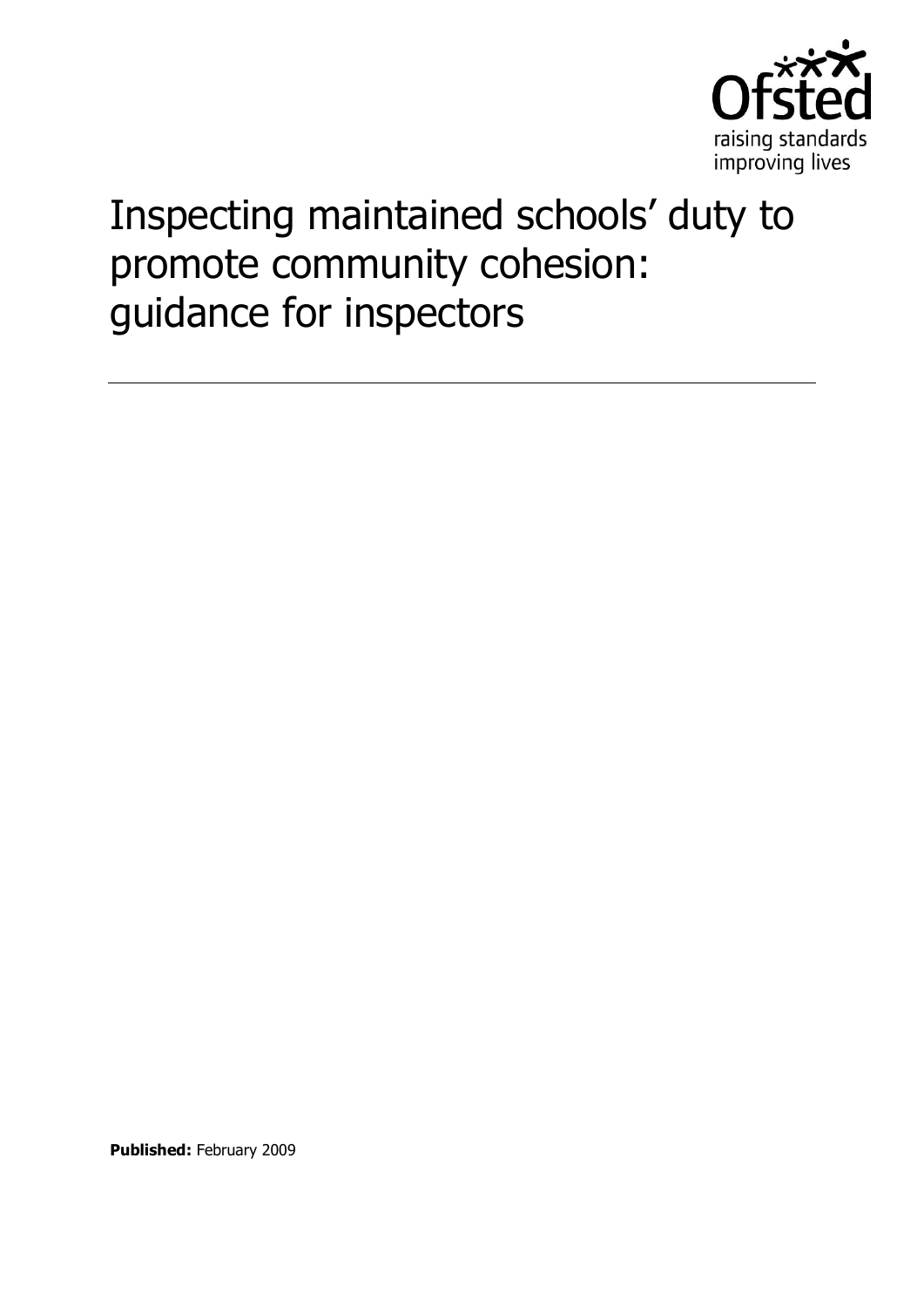## **Contents**

| <b>Introduction</b>                                              |  |
|------------------------------------------------------------------|--|
| <b>Guidance for inspectors</b>                                   |  |
| Evaluating how well the school contributes to community cohesion |  |



This document may be reproduced in whole or in part for non-commercial educational purposes, provided that the information quoted is reproduced without adaptation and the source and date of publication are stated.

| Alexandra House        | www.ofsted.gov.uk |
|------------------------|-------------------|
| 33 Kingsway            |                   |
| London WC2B 6SE        | T 08456 404040    |
| No.                    | Published         |
| © Crown Copyright 2007 |                   |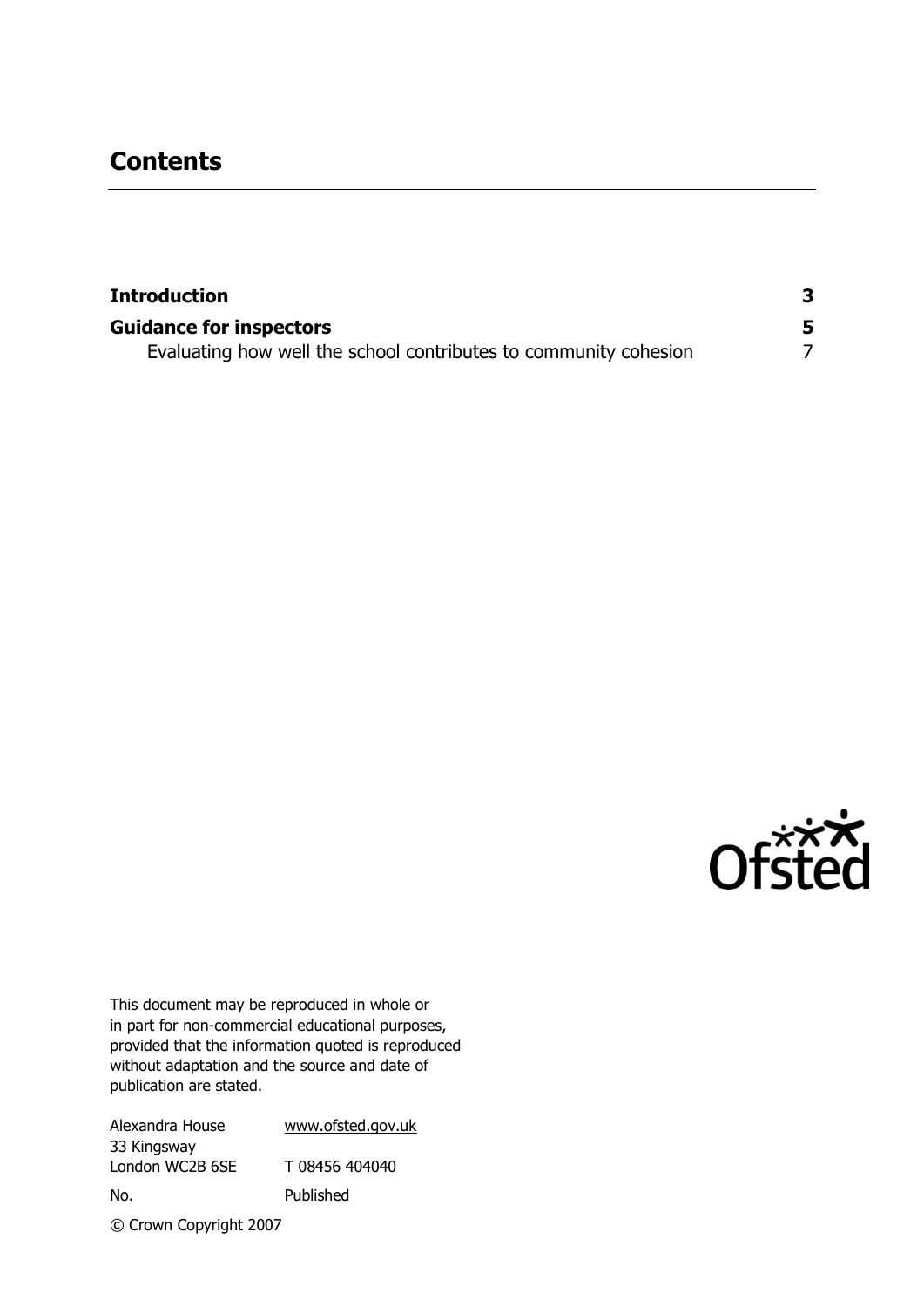## <span id="page-2-0"></span>**Introduction**

1. Section 21(4) of the Education Act 2002 (as inserted by section 38 of the Education and Inspections Act 2006) states that:

'The governing body of a maintained school shall, in discharging their functions relating to the conduct of the school—

- (a) promote the well-being of pupils at the school, and
- (b)in the case of a school in England, promote community cohesion.'
- 2. This duty came into effect on 1 September 2007. From 1 September 2008, HMCI has a duty under section 5 of the Education Act 2005 (as inserted by section 154 of the Education and Inspections Act 2006) to report on the contribution made by schools to community cohesion.
- 3. The Department for Children, Schools and Families (DCSF) published Guidance on the duty to promote community cohesion  $<sup>1</sup>$  to support schools</sup> in implementing the duty. This extract from the DCSF guidance defines community cohesion in the context of schools as follows:

#### **'What is community cohesion?**

By community cohesion, we mean working towards a society in which there is a common vision and sense of belonging by all communities; a society in which the diversity of people's backgrounds and circumstances is appreciated and valued; a society in which similar life opportunities are available to all; and a society in which strong and positive relationships exist and continue to be developed in the workplace, in schools and in the wider community<sup>2</sup>.

#### **Community from a school's perspective**

For schools, the term 'community' has a number of dimensions including:

- the **school community** the children and young people it serves, their parents, carers and families, the school's staff and governing body, and community users of the school's facilities and services
- **the community within which the school is located** the school in its geographical community and the people who live or work in that area. This applies not just to the immediate neighbourhood but also to the city or local authority area within which a school is located
- the **UK community** all schools are by definition part of this community
- the **global community** formed by EU and international links.

-

<sup>1</sup> [http://publications.teachernet.gov.uk/default.aspx?PageFunction=productdetails&PageMode](http://publications.teachernet.gov.uk/default.aspx?PageFunction=productdetails&PageMode=publications&ProductId=DCSF-00598-2007&) [=publications&ProductId=DCSF-00598-2007&](http://publications.teachernet.gov.uk/default.aspx?PageFunction=productdetails&PageMode=publications&ProductId=DCSF-00598-2007&)

 $2$  Alan Johnson, Secretary of State for Education and Skills, speaking in Parliament on 2 November 2006. Based on the Government and the Local Government Association's definition first published in Guidance on Community Cohesion, LGA, 2002 and resulting from the Cantle Report in 2001.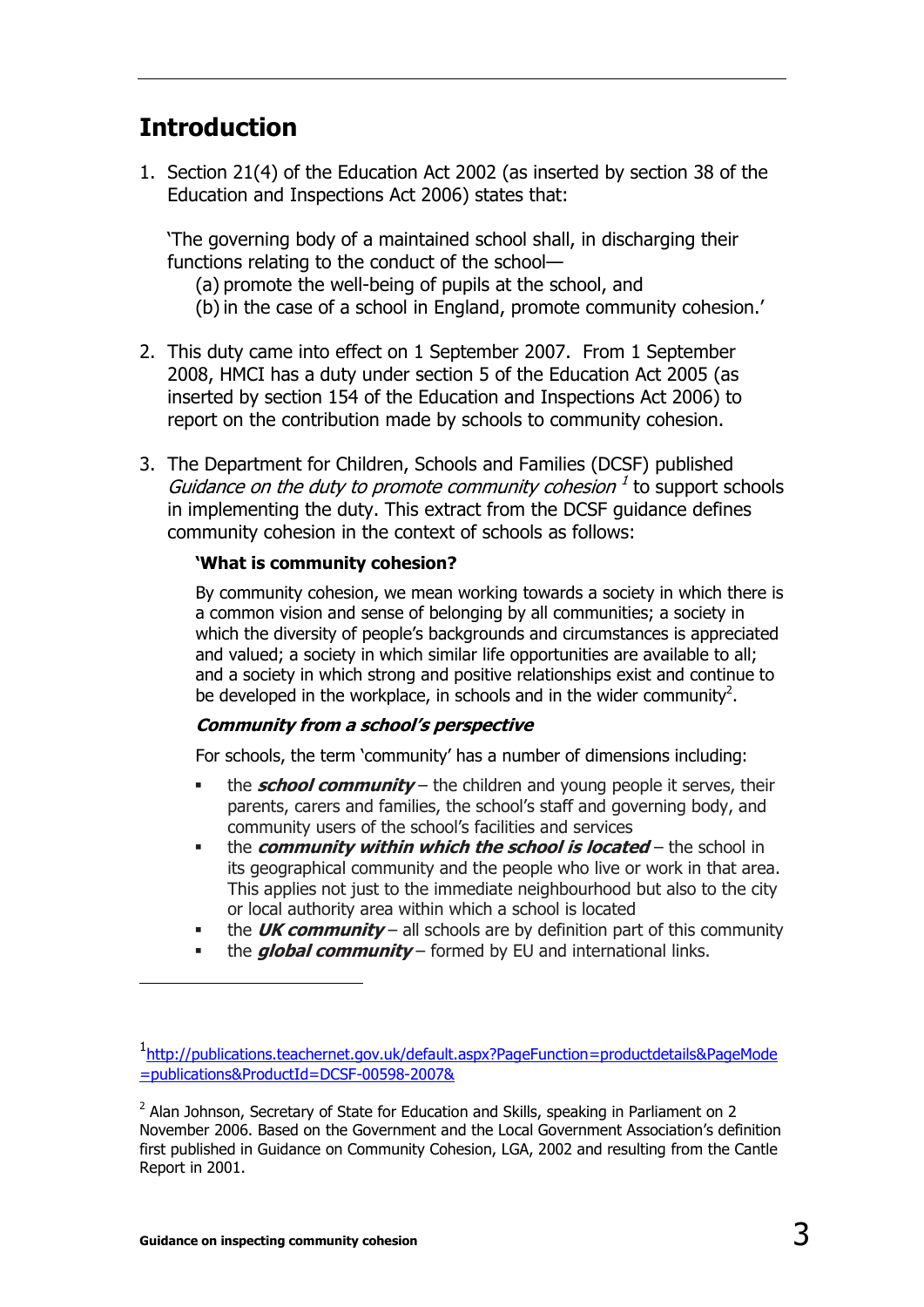In addition, schools themselves create communities  $-$  for example, the networks formed by similar or different types of schools, by schools that are part of the specialist schools network, or by schools that work collaboratively in clusters or in other models of partnership.

#### **How does a school contribute towards community cohesion?**

All schools, whatever the mix of pupils they serve, are responsible for equipping those pupils to live and thrive alongside people from many different backgrounds. For some schools with diverse pupil populations, existing activities and work aimed at supporting pupils from different ethnic or socioeconomic backgrounds to learn with, from and about each other, will already be contributing towards community cohesion. For other schools where the pupil population is less diverse or predominantly of one socioeconomic, ethnic, faith or non-faith background, more will need to be done to provide opportunities for interaction between children and young people from different backgrounds.

Just as each school is different, each school will make an important but different contribution to community cohesion. Each will therefore need to develop an approach reflecting:

- $\blacksquare$  the nature of the school's population whether it serves pupils drawn predominantly from one or a small number of religions or beliefs, ethnic or socio-economic groups or from a broader cross-section of the population, or whether it selects by ability from across a wider area.
- $\blacksquare$  the location of the school for instance whether it serves a rural or urban area and the level of ethnic, socio-economic, religious or non-religious diversity in that area.

If a school is to successfully fulfil its duty to promote community cohesion, it should focus on the three key strands (faith, ethnicity and culture, and socio-economic factors) and demonstrate:

- that it understands the context of its own community;
- that it has planned and taken an appropriate set of actions;
- and that these actions have had an evident impact.

An effective approach to community cohesion will consider these strands at the different levels of community where action can take place – within the school itself, the geographical community or the wider national and global communities – to determine the school's contribution to community cohesion accordingly.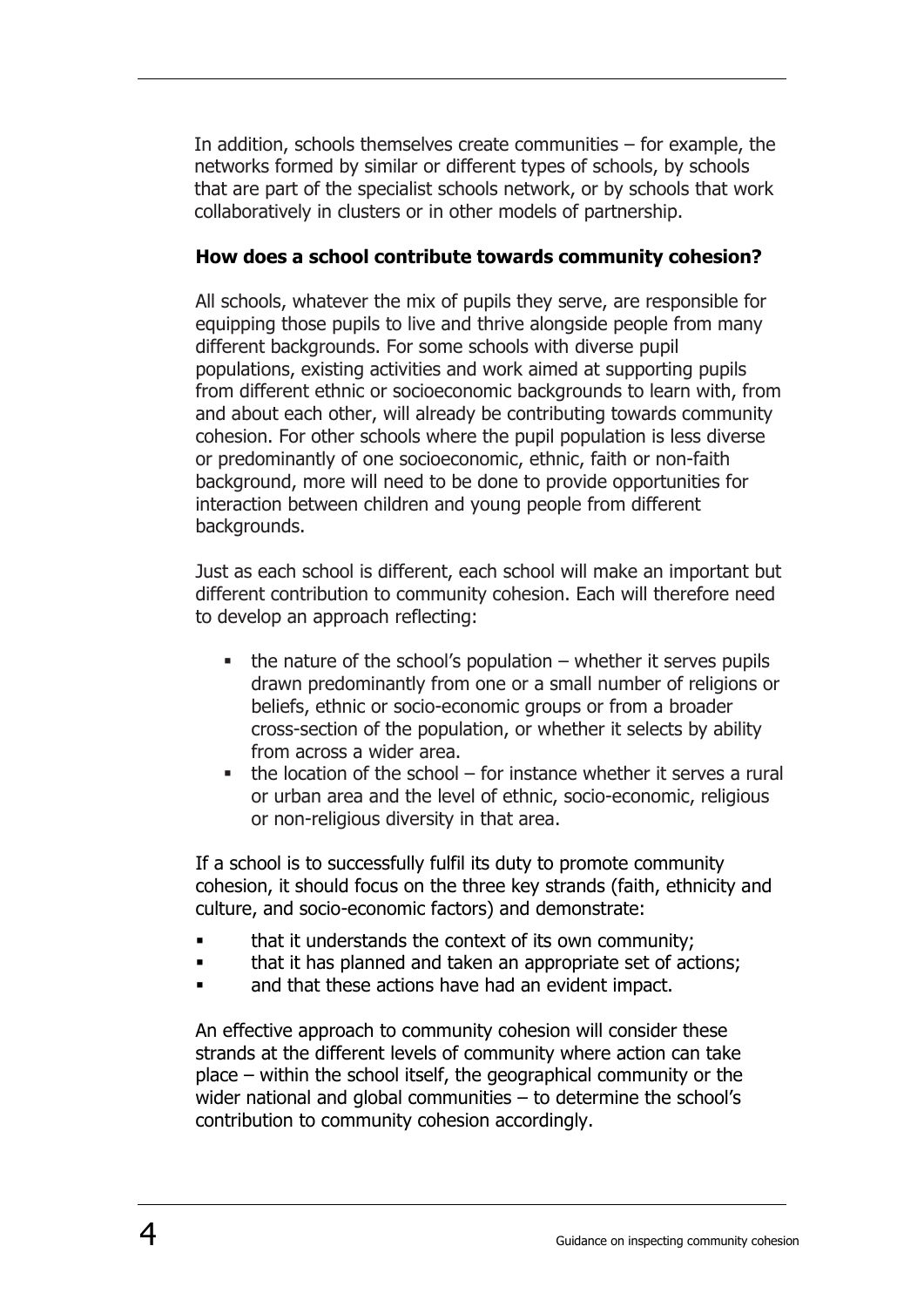# <span id="page-4-0"></span>**Guidance for inspectors**

4. Inspectors will report on schools' duty to promote community cohesion by a new judgement in the leadership and management section of the inspection report: **How well does the school contribute to community cohesion?**

The guidance is therefore built around the three core questions that inspectors should ask of schools and can be summarised as follows:

| Key question to<br>ask the school                                                                               | Minimum expectations                                                                                                                                                                                                                                                | Possible inspection evidence                                                                                                                                                                                                                                                                                                                                                                                           |
|-----------------------------------------------------------------------------------------------------------------|---------------------------------------------------------------------------------------------------------------------------------------------------------------------------------------------------------------------------------------------------------------------|------------------------------------------------------------------------------------------------------------------------------------------------------------------------------------------------------------------------------------------------------------------------------------------------------------------------------------------------------------------------------------------------------------------------|
| 1. What do you<br>know about the<br>context of your<br>school in<br>respect of<br>community<br>cohesion?        | Schools must show that they<br>have considered the context<br>in all three strands of faith,<br>ethnicity and culture, and<br>socio-economic factors.<br>As a minimum, they must<br>have contrasted the school<br>community with local and<br>national communities. | Section 1a of the SEF should<br>address all three strands. This<br>should be clearly cross-<br>referenced to 6e in the SEF.<br>4e may provide additional<br>evidence.                                                                                                                                                                                                                                                  |
| 2. Have you<br>planned and<br>taken an<br>appropriate set<br>of actions to<br>promote<br>community<br>cohesion? | The school should have plans<br>in place, clearly based on its<br>understanding or analysis of<br>the school's context and<br>priorities. It must include<br>planned actions for outreach.                                                                          | Inspectors should be able to<br>discuss the planned actions with<br>senior staff. Their observations<br>of, and discussions with, learners<br>should enable them to consider<br>whether it is appropriate.                                                                                                                                                                                                             |
| 3. What impact<br>are you having?                                                                               | The school should be able to<br>demonstrate the impact of its<br>actions covering faith,<br>ethnicity and culture, and<br>socio-economic cohesion.<br>There should be evidence<br>that the school is having an<br>impact on its own community.                      | The quality of section 6e in the<br>SEF will show whether this is the<br>case. Inspectors should also<br>consider whether learners have<br>been able to contribute to any<br>evaluation and what they have<br>said. For example, do learners<br>have an understanding of<br>common values and how do they<br>feel about working alongside<br>people from different<br>communities? This will be<br>evidence of impact. |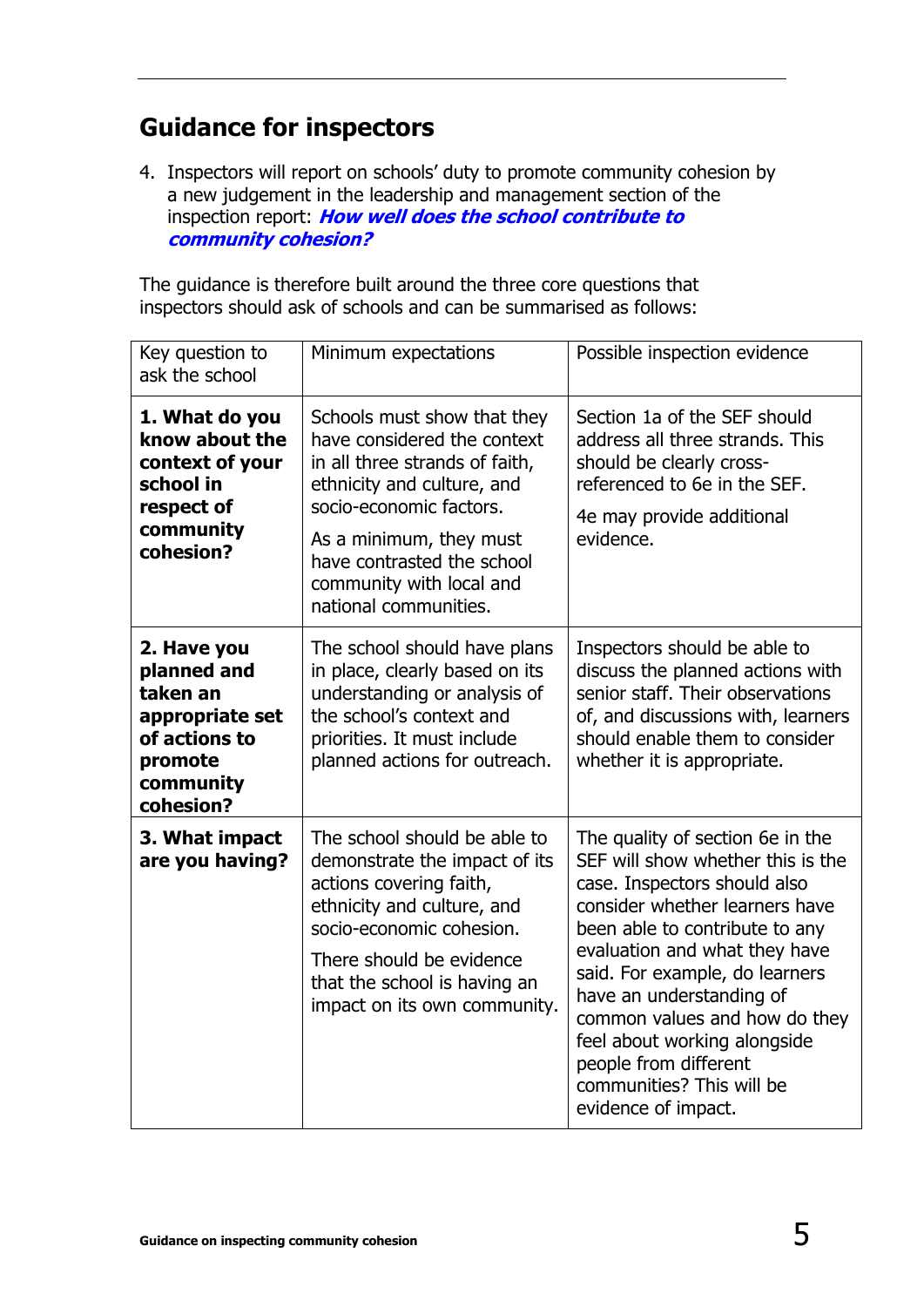- 5. Preparation for the inspection is likely to include analysing the SEF and RAISEonline for data about the school community and the community within which it is located.
	- The RAISEonline chart 'Basic characteristics of your school' will show the school deprivation indicator, the level of free school meals and the proportion of pupils who do not have English as their first language – but these figures do not show the extent of variation which is crucial in considering these issues.
	- The RAISEonline chart of basic characteristics by National Curriculum year group will show how the school community changes year by year  $-$  an inspection trail might identify some of these variations and see how the school is responding to them.
	- The RAISEonline ethnicity chart provides some more detailed information, but the SEF may be more up-to-date.
	- The RAISEonline census information chart may be helpful if the vast majority of pupils are from one ward – but link this to the school's deprivation indicator.
	- Information about the achievements of different pupil groups in the SEF and RAISEonline may raise questions about equity of provision.
- 6. The views of pupils and their knowledge and understanding about their community and the way the school promotes cohesion within it, form an essential part of the evidence base for the judgement on how well the school contributes to community cohesion. Inspectors will need to explore within discussions with pupils how effective they feel the school's work has been in this respect by assessing their knowledge and views of the diversity of their local and national communities. It is essential to ascertain pupils' views on how well they get on with different groups within the school and local communities, and what the school has done to promote good relationships and mutual understanding.
- 7. Inspection focuses upon the impact that the school is having. In order for a school to be at least satisfactory, inspectors must be clear that a school:
	- a) has developed an understanding of its own community in a local and national context, including an awareness of **each** of the three strands of faith, ethnicity and culture, and the socio-economic dimension
	- b) has planned and taken an appropriate set of actions, based upon its analysis of its context, to promote community cohesion within the school and beyond the school community
	- c) is evaluating the impact of its actions on the school community and the community beyond the school itself, and can demonstrate to inspectors that this impact extends across actions covering **each** of the faith, ethnic and cultural, and socio-economic dimensions

It is particularly important that school leaders have had an impact on building the school itself into a cohesive community in which learners, at the very least, accept each other's differences.